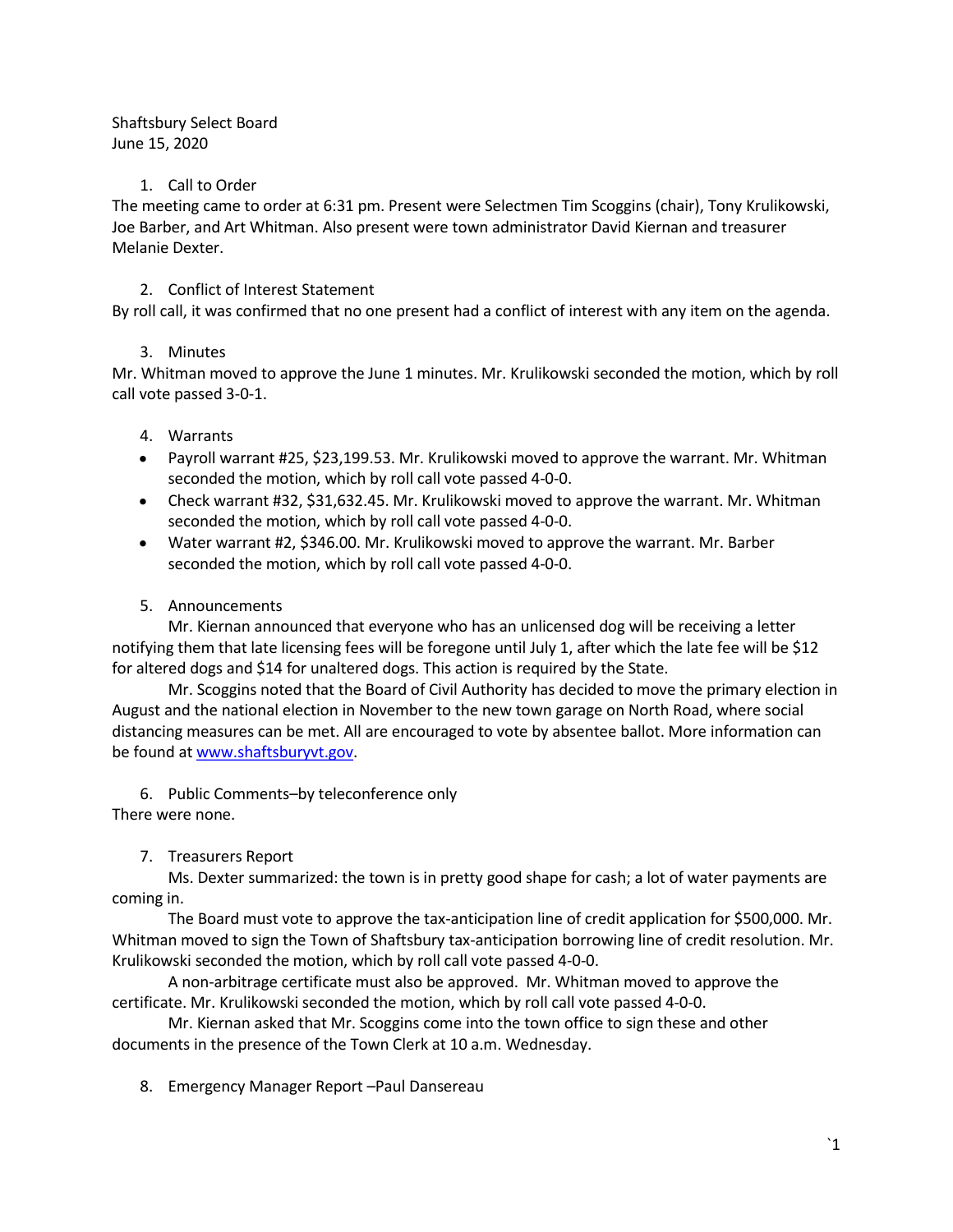Mr. Kiernan reported that Mr. Dansereau will forego Select Board presentations until significant changes in the emergency declaration are made. Meanwhile, residents should visit the Agency of Commerce and Community Development and the Department of Health websites, among others, for further detailed information.

### 9. Town Operations update

Mr. Kiernan reported that the Town office remains closed except for researchers by appointment. He said he appreciates everyone's cooperation.

### 10. DPW Report

Mr. Kiernan reported that black top patching has taken place on East Road. On White Creek Road and Hawk Avenue aprons have been put in place. Signs that have been knocked down or stolen have been replaced. Several roads have been graded. Ditching is going on along Murphy Hill Road. Roadside mowing has started, using the town mower. The contract mower will begin in about two weeks. A seasonal worker has been helping in the parks.

In the next two weeks, DPW hopes to grade several roads. The Murphy Hill ditching will continue. All ditches will be seeded and mulched. A pre-bid meeting for the Hollow Hide-a-Way project will be held. Some hazard trees will be taken down by a contractor. A long-standing problem on Tinkham will be explored. (Perhaps ledge is interfering. A cross-road culvert may be needed.) More road signs will be erected. Park maintenance will continue. The Norshaft Lions will be helping with parks maintenance. An RFP for drainage work in Howard Park should be issued shortly.

# 11. Sheriff's contract

The proposed new contract reduces the hours from seventeen to fifteen hours per week at \$45/hour for a maximum of \$35,100. Mr. Kiernan will ask the sheriff to focus on the village, especially Cleveland Avenue. Mr. Whitman moved to renew the sheriff's contract. Mr. Krulikowski seconded the motion, which by roll call vote passed 4-0-0.

#### 12. MOU, Shaftsbury and Glastenbury

The proposed new contract is the same as the last one, with only the dates changed. Ricky Harrington of Glastenbury concurs with the MOU language. The State contracts out the plowing for Glastenbury Road. Mr. Whitman moved to renew the MOU between Shaftsbury and Glastenbury for municipal services. Mr. Krulikowski seconded the motion, which by roll call vote passed 4-0-0.

#### 13. Other Business

Mr. Kiernan asked that the annual agreement with Sullivan and Powers for the fiscal 2020 audit be renewed. The total fee is \$16,800. Mr. Whitman moved to hire Sullivan and Powers to do the annual audit for \$16,800. Mr. Krulikowski seconded the motion, which upon roll call vote passed 4-0-0.

Mr. Kiernan asked that the Town authorize Dufresne to apply for a state revolving loan for phase one of the water infrastructure design in the amount of \$65,000. (The loan would be paid back by a later grant.) Mr. Whitman moved to approve the motion. Mr. Krulikowski seconded the motion, which upon roll call vote passed 4-0-0.

Mr. Whitman asked if the plaque for Mr. Mattison the Select Board approved some meetings ago had been pursued. Mr. Scoggins will follow up on it.

#### 14. Review of Action Items

Mr. Scoggins will check with Tomasi re a plaque for Mr. Mattison.

Mr. Scoggins will come to Town Hall Wednesday morning to sign documents.